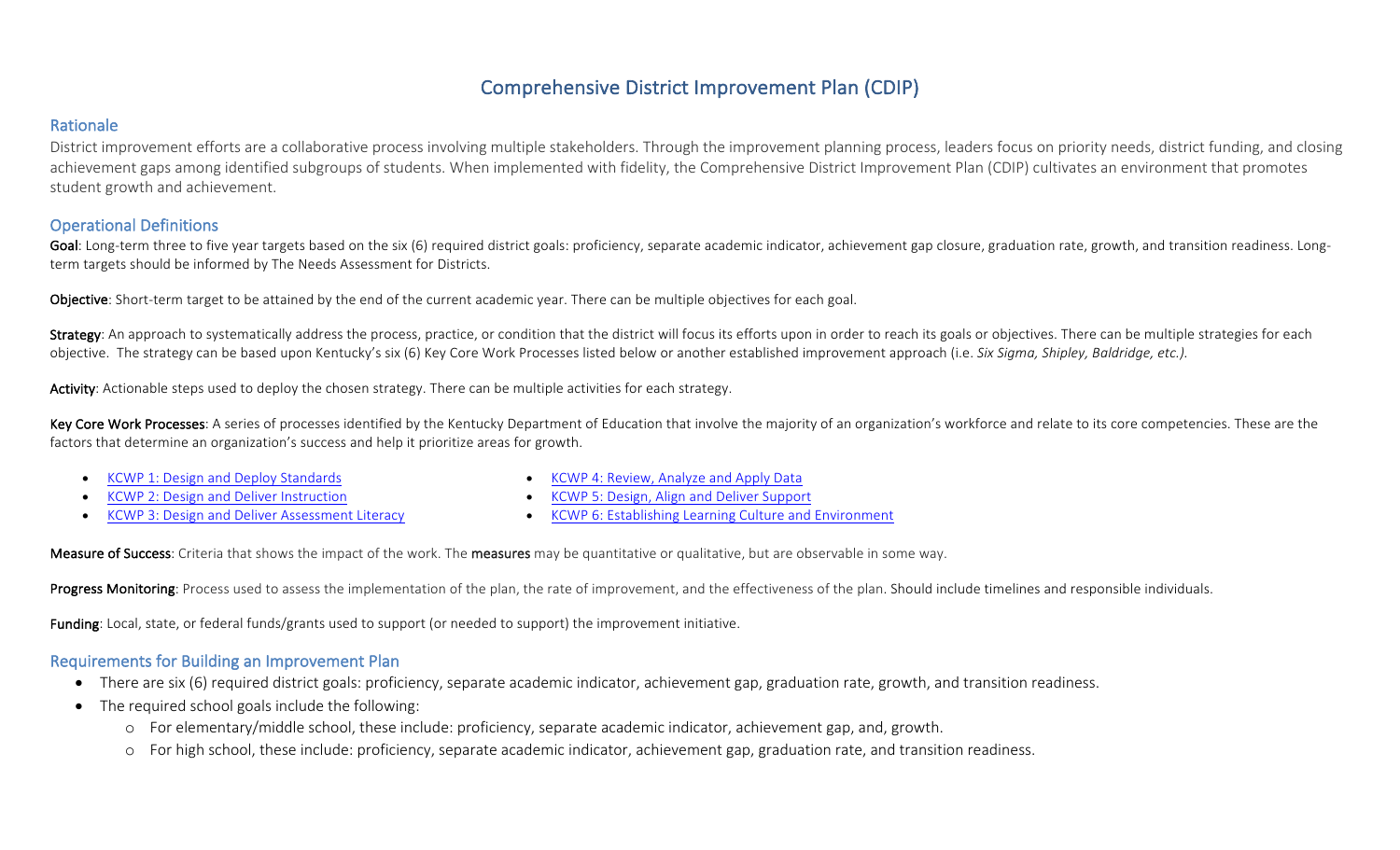## 1: Proficiency and Growth Goals

Goal 1 (State your proficiency goal.): By 2022, McLean County Schools will increase the proficiency indicator as measured by the school report card to 82.6 (elementary), 84.8 **(middle school), and 57.5 (High School).**

Goal 3 (State your growth goal.): By 2022 McLean County Schools will increase the combined growth indicator score to 68 for the Elementary (High Range) and 60 for the Middle **School (High Range).**

| Objective                                 | Strategy                   | <b>Activities</b>                           | <b>Measure of Success</b>           | <b>Progress Monitoring</b> | <b>Funding</b> |
|-------------------------------------------|----------------------------|---------------------------------------------|-------------------------------------|----------------------------|----------------|
| Objective 1                               | KCWP #1 Design and Deploy  | Ensure ongoing professional                 | Principals will monitor lesson      |                            |                |
| By 2021, McLean County                    | Standards                  | development in the area of best             | plans looking for best practice and |                            |                |
| Schools will increase the                 |                            | practice/high yield instructional           | high yield strategies.              |                            |                |
| percentage of<br>proficient/distinguished |                            | strategies to aid in curricular             |                                     |                            |                |
| students in reading to 65.2%              |                            | adjustments when students fail to           |                                     |                            |                |
| (elementary), 66.6% (middle               |                            | meet mastery. - Professional                |                                     |                            |                |
| school), and 43.4% (High                  |                            | Learning Activities: New Teacher            |                                     |                            |                |
| School).                                  |                            | program, Technology                         |                                     |                            |                |
|                                           |                            | opportunities, Math Coach, and              |                                     |                            |                |
|                                           |                            | Professional Learning Days.                 |                                     |                            |                |
|                                           |                            |                                             |                                     |                            |                |
|                                           |                            | Teachers sharing and leading                | Number of teachers sharing          |                            |                |
|                                           |                            | professional learning with peers.           | professional learning.              |                            |                |
|                                           |                            | Instructional Rounds at each                |                                     |                            |                |
|                                           |                            | school to provide data to schools           |                                     |                            |                |
|                                           |                            | on the rigor or instructional tasks         |                                     |                            |                |
|                                           |                            | and questioning.                            |                                     |                            |                |
|                                           |                            | <b>Family Literacy Nights</b>               | Parent communication and            |                            |                |
|                                           |                            |                                             | attendance will be documented       |                            |                |
|                                           |                            | Transition activities for                   | Parent communication and            |                            |                |
|                                           |                            | elementary school, middle school            | attendance will be documented.      |                            |                |
|                                           |                            | and high school. (K readiness               |                                     |                            |                |
|                                           |                            | nights, K Jump start, school tours,         |                                     |                            |                |
|                                           |                            | 6 <sup>th</sup> grade orientation, Freshman |                                     |                            |                |
|                                           |                            | Orietation, etc)                            |                                     |                            |                |
|                                           | KCWP #2 Design and Deliver | Continue support for New EL                 | Principals will monitor lesson      |                            |                |
|                                           | Instruction                | Reading Curriculum, to ensure               | plans and assessment results.       |                            |                |
|                                           |                            | deliver with fidelity. Support for          |                                     |                            |                |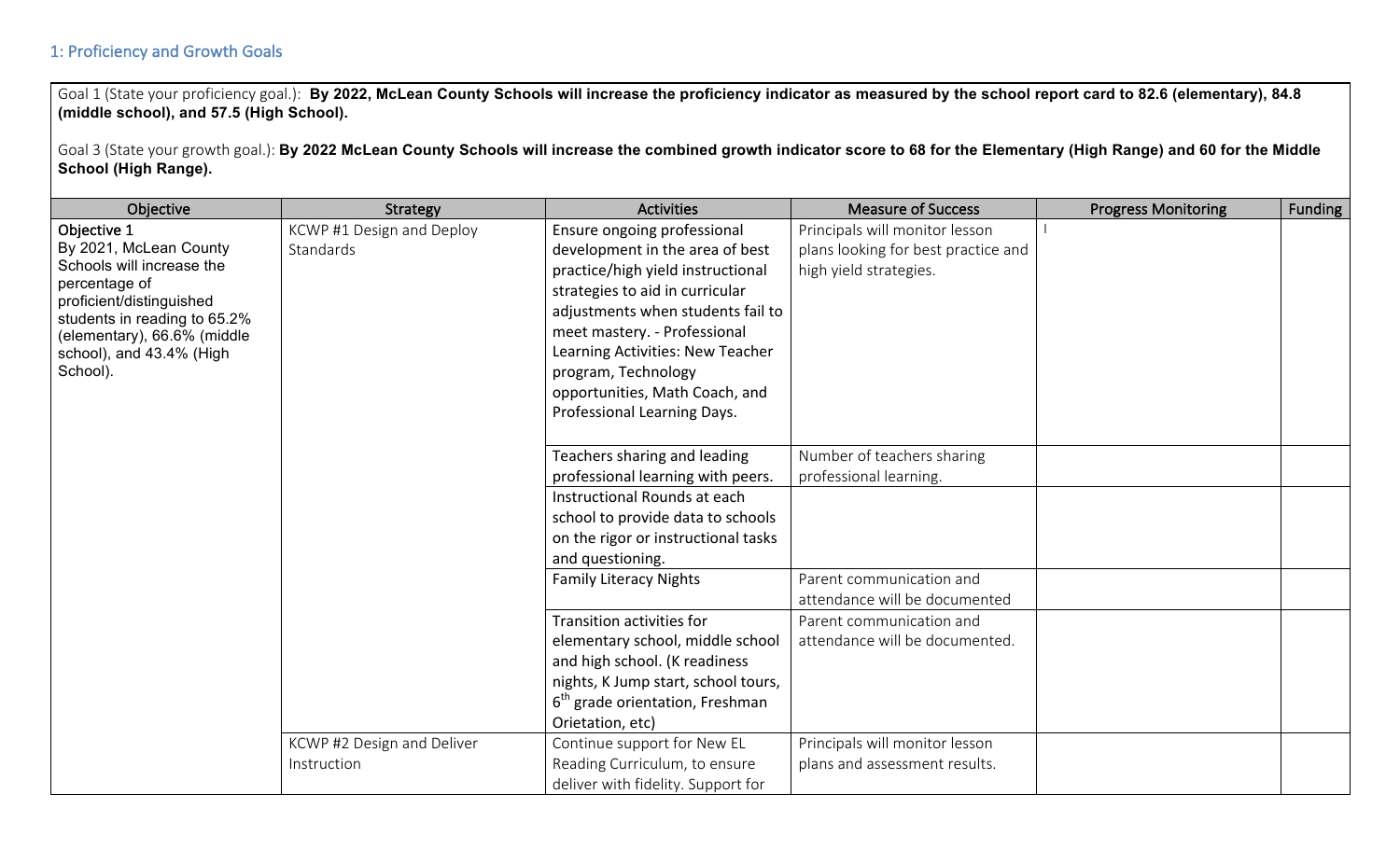Goal 1 (State your proficiency goal.): **By 2022, McLean County Schools will increase the proficiency indicator as measured by the school report card to 82.6 (elementary), 84.8 (middle school), and 57.5 (High School).**

Goal 3 (State your growth goal.): By 2022 McLean County Schools will increase the combined growth indicator score to 68 for the Elementary (High Range) and 60 for the Middle **School (High Range).**

| Objective                                  | Strategy                  | <b>Activities</b>                  | <b>Measure of Success</b>        | <b>Progress Monitoring</b> | <b>Funding</b> |
|--------------------------------------------|---------------------------|------------------------------------|----------------------------------|----------------------------|----------------|
|                                            |                           | using the curriculum in a remote   |                                  |                            |                |
|                                            |                           | learning situation.                |                                  |                            |                |
|                                            | KCWP#3 Design and Deliver | Teachers will analyze Case21       | Principals will monitor          |                            |                |
|                                            | Assessment Literacy       | interim assessment data and        | instructional response plans     |                            |                |
|                                            |                           | create instructional response      | created from assessment analysis |                            |                |
|                                            |                           | plans based on standards that      |                                  |                            |                |
|                                            |                           | were not mastered with previous    |                                  |                            |                |
|                                            |                           | instruction.                       |                                  |                            |                |
| Objective 2                                | KCWP #1 Design and Deploy | Math Coach provides large group,   | Principals will monitor lesson   |                            |                |
| By 2021, McLean County                     | Standards                 | small group, and individual        | plans and assessment results     |                            |                |
| Schools will increase the<br>percentage of |                           | professional learning based on     |                                  |                            |                |
| proficient/distinguished                   |                           | 2019 Revised KY Standards          |                                  |                            |                |
| students in math to 59.6%                  |                           | Ensure congruency between          | Principals will monitor lesson   |                            |                |
| (elementary), 61.8% (middle                |                           | standards, learning targets, and   | plans.                           |                            |                |
| school), and 33.6% (High                   |                           | assessment measures.               |                                  |                            |                |
| School).                                   |                           |                                    |                                  |                            |                |
|                                            |                           | Family Math nights                 | Parent communication and         |                            |                |
|                                            |                           |                                    | attendance will be documented    |                            |                |
|                                            | KCWP#3 Design and Deliver | Math Coach leads small groups of   | Principals will monitor lesson   |                            |                |
|                                            | Assessment Literacy       | teachers and individuals to        | plans and review assessment      |                            |                |
|                                            |                           | analyze math assessment results.   | analysis to see how results are  |                            |                |
|                                            |                           |                                    | being used to guide instruction  |                            |                |
|                                            |                           | Formative assessment data to       | Principals will monitor lesson   |                            |                |
|                                            |                           | drive instruction and determine    | plans and review assessment      |                            |                |
|                                            |                           | intervention monitoring of         | analysis to see how results are  |                            |                |
|                                            |                           | content taught to ensure grade     | being used to guide instruction. |                            |                |
|                                            |                           | level standards/ high expectations |                                  |                            |                |
|                                            |                           | Formative, Summative, and          | Principals will monitor lesson   |                            |                |
|                                            |                           | Interim assessments used to        | plans and review assessment      |                            |                |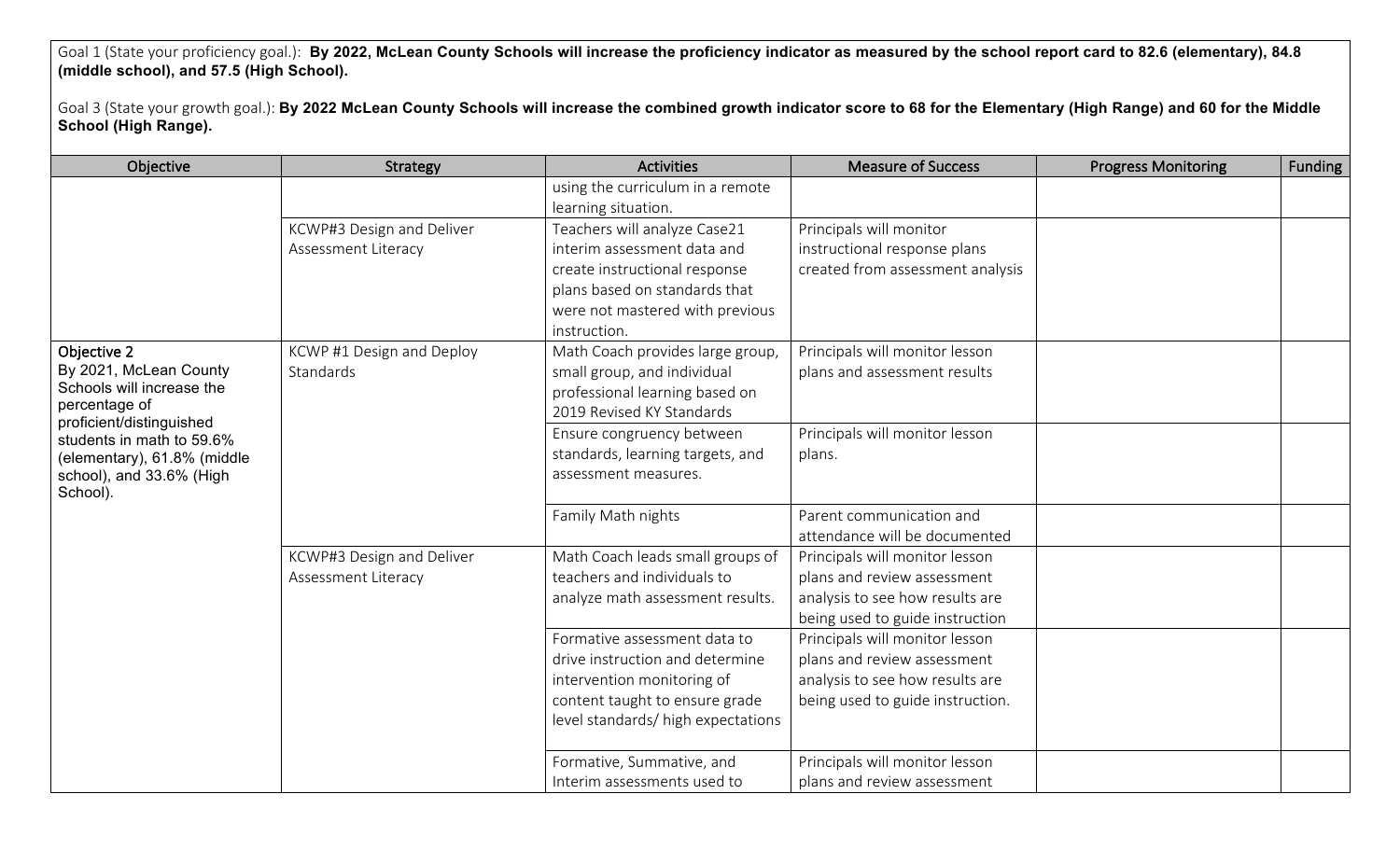Goal 1 (State your proficiency goal.): **By 2022, McLean County Schools will increase the proficiency indicator as measured by the school report card to 82.6 (elementary), 84.8 (middle school), and 57.5 (High School).**

Goal 3 (State your growth goal.): By 2022 McLean County Schools will increase the combined growth indicator score to 68 for the Elementary (High Range) and 60 for the Middle **School (High Range).**

| Objective | <b>Strategy</b> | <b>Activities</b>                 | <b>Measure of Success</b>       | <b>Progress Monitoring</b> | <b>Funding</b> |
|-----------|-----------------|-----------------------------------|---------------------------------|----------------------------|----------------|
|           |                 | create a balance system. (ASPIRE, | analysis to see how results are |                            |                |
|           |                 | CASE 21, and MAP testing)         | being used to guide instruction |                            |                |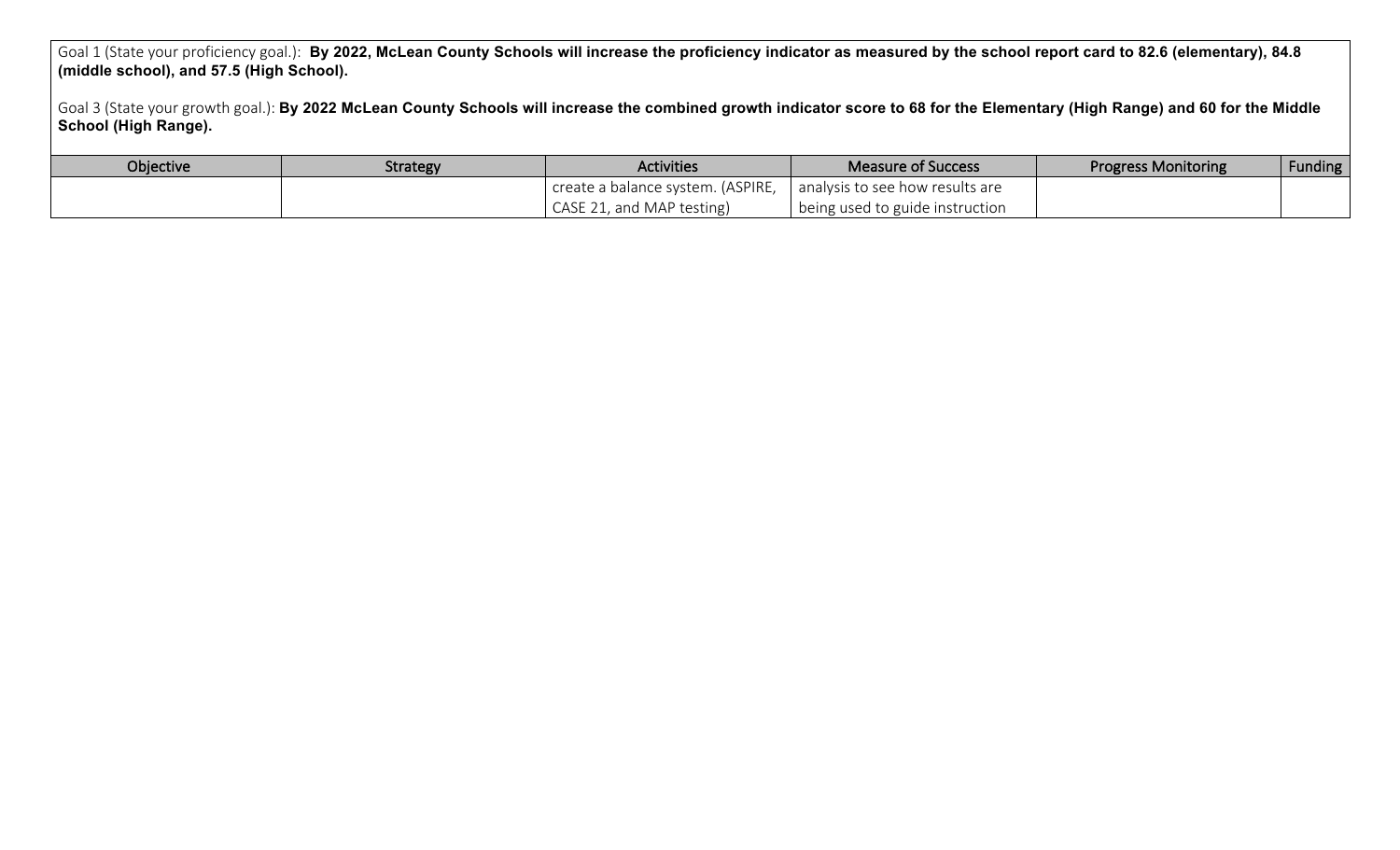Goal 2 (State your separate academic indicator goal.): By 2022, McLean County Schools will increase the Separate Academic Indicator as measured on the School Report **Card to 75.8 (Elementary), 79.6 (Middle School), and 69.3 (High School).**

| Objective                                                                                                                                                                 | Strategy                  | <b>Activities</b>                     | <b>Measure of Success</b> | <b>Progress Monitoring</b> | <b>Funding</b> |
|---------------------------------------------------------------------------------------------------------------------------------------------------------------------------|---------------------------|---------------------------------------|---------------------------|----------------------------|----------------|
| Objective 1:                                                                                                                                                              | KCWP#3 Design and Deliver | Students at all grade levels will     |                           |                            |                |
| By 2021, McLean County                                                                                                                                                    | Assessment Literacy       | participate in Through Course Task    |                           |                            |                |
| Schools will increase the                                                                                                                                                 |                           | and teachers will participate in PLCs |                           |                            |                |
| percentage of<br>proficient/distinguished                                                                                                                                 |                           | to analyze student work and           |                           |                            |                |
| students in Science to 39.9%                                                                                                                                              |                           | determine next steps.                 |                           |                            |                |
| (elementary), 32.9% (middle                                                                                                                                               | KCWP #1 Design and Deploy | Gear Up Science Consultants           |                           |                            |                |
| school), and 24.3% (High                                                                                                                                                  | Standards                 | working with MCMS and MCHS            |                           |                            |                |
| School).                                                                                                                                                                  |                           | science teachers to help them         |                           |                            |                |
|                                                                                                                                                                           |                           | understand how standards can be       |                           |                            |                |
|                                                                                                                                                                           |                           | incorporated into instruction         |                           |                            |                |
|                                                                                                                                                                           |                           | Seek and offer Professional Learning  |                           |                            |                |
|                                                                                                                                                                           |                           | Opportunities for Instructional       |                           |                            |                |
|                                                                                                                                                                           |                           | Leaders and teachers on science       |                           |                            |                |
|                                                                                                                                                                           |                           | instructional strategies.(WKEC and    |                           |                            |                |
|                                                                                                                                                                           |                           | GRREC)                                |                           |                            |                |
|                                                                                                                                                                           |                           | Provide Science support on 3-         |                           |                            |                |
|                                                                                                                                                                           |                           | Dimensional Instruction by Gear Up    |                           |                            |                |
|                                                                                                                                                                           |                           | Consultants                           |                           |                            |                |
| Objective 2:                                                                                                                                                              | KCWP#3 Design and Deliver | Students in grades K-11 participate   |                           |                            |                |
| By 2021, McLean County                                                                                                                                                    | Assessment Literacy       | in on-demand writing assessments      |                           |                            |                |
| Schools will increase the<br>percentage of<br>proficient/distinguished<br>students in Writing to 63.8%<br>(elementary), 57.2% (middle<br>school), 61.3% (High<br>School). |                           | each semester to be used as           |                           |                            |                |
|                                                                                                                                                                           |                           | formative assessment items to         |                           |                            |                |
|                                                                                                                                                                           |                           | guide future writing instruction.     |                           |                            |                |
|                                                                                                                                                                           |                           | All writing policies reviewed and     |                           |                            |                |
|                                                                                                                                                                           |                           | revised at the school level to meet   |                           |                            |                |
|                                                                                                                                                                           |                           | current writing needs.                |                           |                            |                |
|                                                                                                                                                                           |                           | Writing Teachers in grades 4-10 will  |                           |                            |                |
|                                                                                                                                                                           |                           | participate in NWP beginning in       |                           |                            |                |
|                                                                                                                                                                           |                           | Summer of 2020.                       |                           |                            |                |
|                                                                                                                                                                           |                           |                                       |                           |                            |                |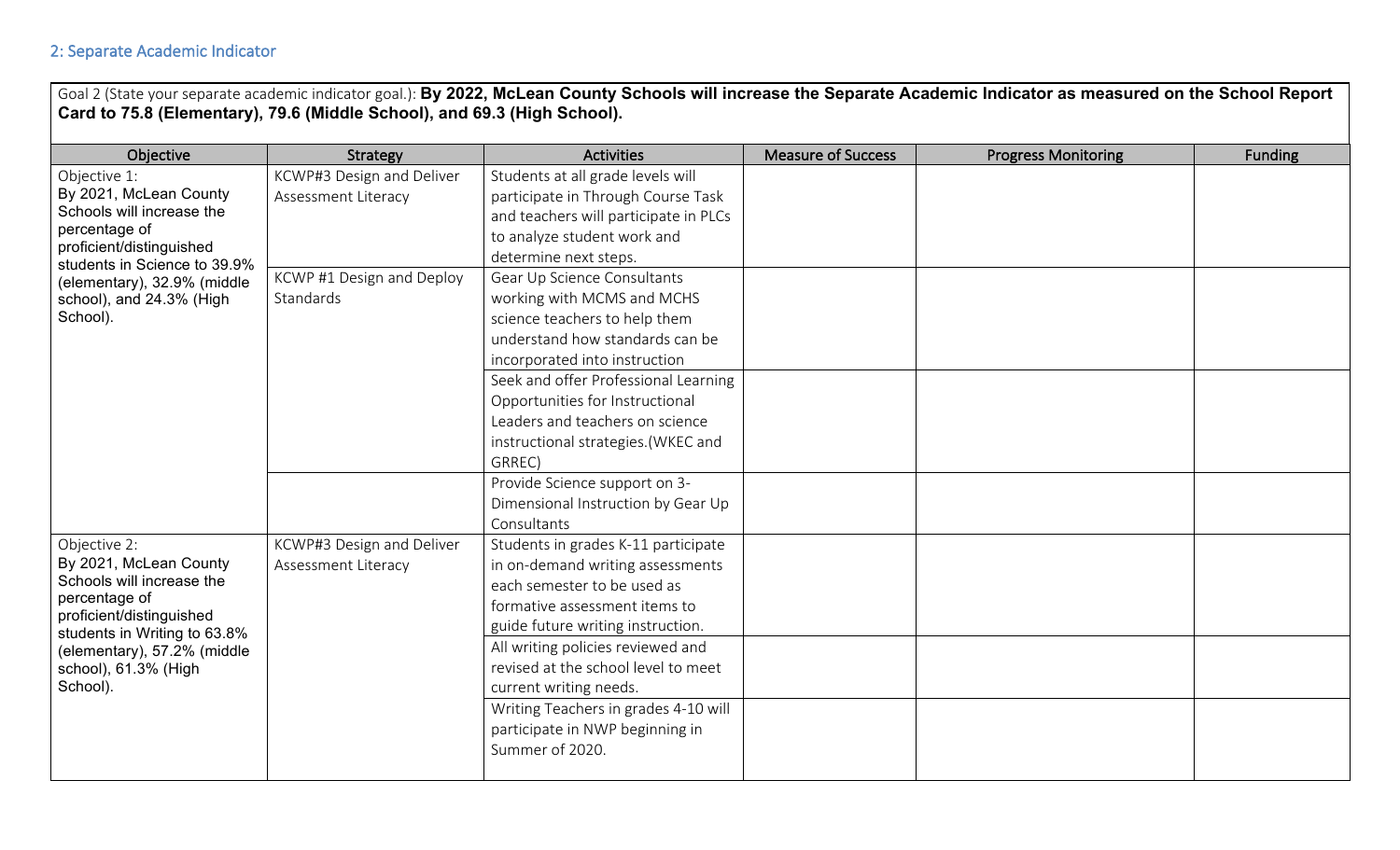Goal 2 (State your separate academic indicator goal.): By 2022, McLean County Schools will increase the Separate Academic Indicator as measured on the School Report **Card to 75.8 (Elementary), 79.6 (Middle School), and 69.3 (High School).**

| Objective                                 | Strategy                  | <b>Activities</b>                      | <b>Measure of Success</b> | <b>Progress Monitoring</b> | <b>Funding</b> |
|-------------------------------------------|---------------------------|----------------------------------------|---------------------------|----------------------------|----------------|
|                                           | KCWP #1 Design and Deploy | Seek and offer Professional Learning   |                           |                            |                |
|                                           | Standards                 | Opportunities for Instructional        |                           |                            |                |
| Objective 3:                              |                           | Leaders and teachers on the new        |                           |                            |                |
| By 2021, McLean County                    |                           | Kentucky Social Studies Standards      |                           |                            |                |
| Schools will increase the                 |                           | (WKEC and GRREC)                       |                           |                            |                |
| percentage of<br>proficient/distinguished |                           | Share Professional learning modules    |                           |                            |                |
| students in Social Studies to             |                           | provided by KDE on inquiry to Social   |                           |                            |                |
| 61.1% (elementary) and                    |                           | Studies teachers.                      |                           |                            |                |
| 64.6% (middle school)                     |                           | Support teachers by providing time     |                           |                            |                |
|                                           |                           | to study the new social studies        |                           |                            |                |
|                                           |                           | standards and map new standards        |                           |                            |                |
|                                           |                           | to ensure instructional targets are    |                           |                            |                |
|                                           |                           | aligned with standards. Allow new      |                           |                            |                |
|                                           |                           | social studies teachers to visit other |                           |                            |                |
|                                           |                           | social studies teachers as             |                           |                            |                |
|                                           |                           | professional learning activities as    |                           |                            |                |
|                                           |                           | needed.                                |                           |                            |                |
|                                           |                           |                                        |                           |                            |                |
|                                           |                           |                                        |                           |                            |                |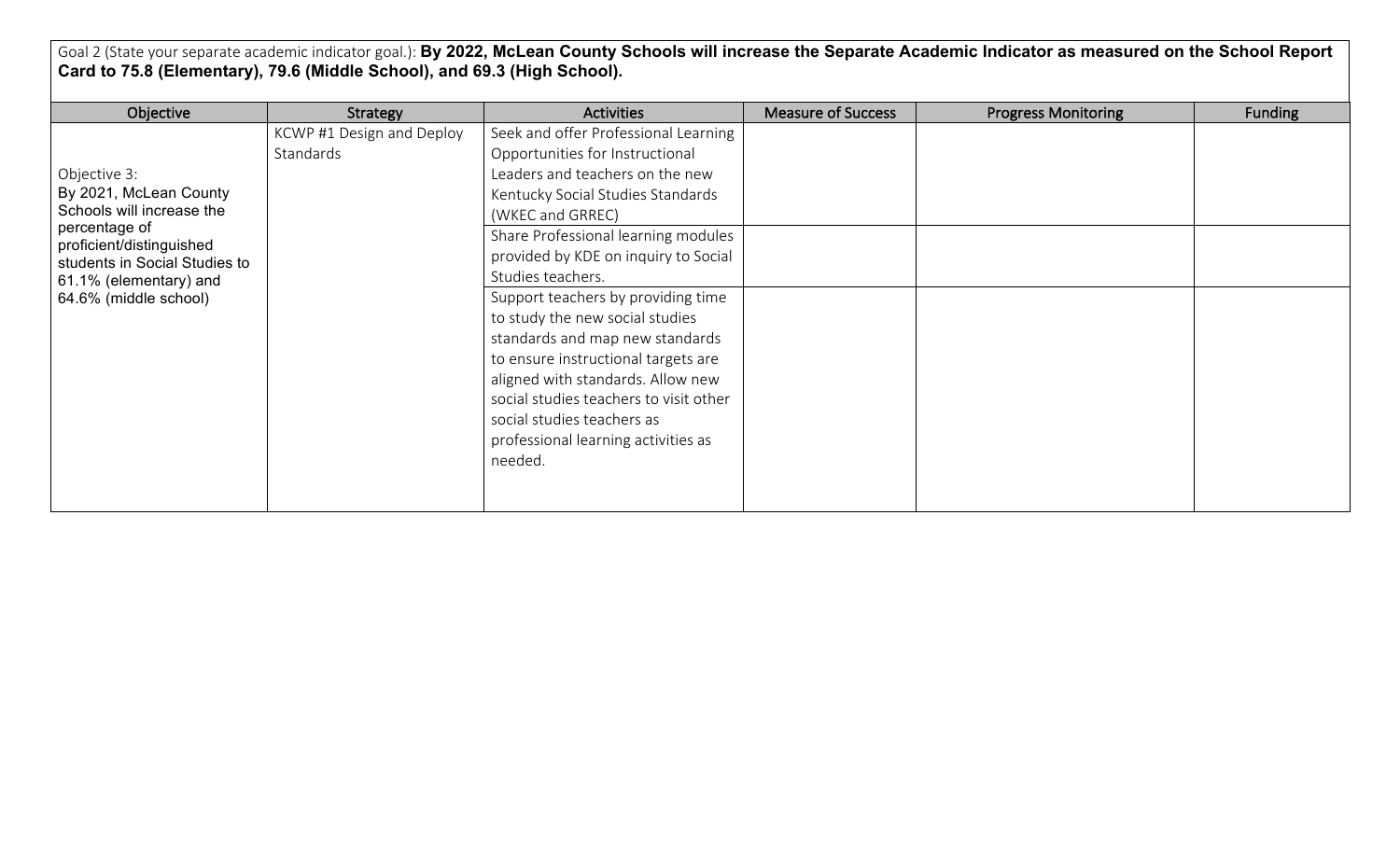## 4: Achievement Gap

| Goal 4 (State your achievement gap goal.): McLean County Schools will Increase the average combined reading and math proficiency rates for students with disabilities to<br>49.45% (Elementary), 36.45% (Middle School), and 21.5% (High School) by 2022. |                                                                                    |                                                                                                                                                                                                                                                                                                                                                                                                                                                                          |                           |                            |                |  |
|-----------------------------------------------------------------------------------------------------------------------------------------------------------------------------------------------------------------------------------------------------------|------------------------------------------------------------------------------------|--------------------------------------------------------------------------------------------------------------------------------------------------------------------------------------------------------------------------------------------------------------------------------------------------------------------------------------------------------------------------------------------------------------------------------------------------------------------------|---------------------------|----------------------------|----------------|--|
| Objective                                                                                                                                                                                                                                                 | Strategy                                                                           | <b>Activities</b>                                                                                                                                                                                                                                                                                                                                                                                                                                                        | <b>Measure of Success</b> | <b>Progress Monitoring</b> | <b>Funding</b> |  |
| Objective 1<br>By 2021, McLean County<br>Schools will increase the<br>percentage of students with<br>disabilities scoring<br>proficient/distinguished in<br>reading to 45.2%<br>(elementary), 27% (middle<br>school), and 21.9% (High<br>School).         | $\overline{\text{KCWP}}$ #5 Design, Align, and<br><b>Deliver Support Processes</b> | Guidance Counselors will work with<br>students and families to remove<br>barrier to learning.<br>Name and claim each student.<br>Students with disabilities will have a<br>mentor teacher assigned to them.                                                                                                                                                                                                                                                              |                           |                            |                |  |
|                                                                                                                                                                                                                                                           | KCWP#2 Design and Deliver<br>Instruction                                           | Ensure ongoing professional<br>development in the area of best<br>practice/high yield instructional<br>strategies to aid in curricular<br>adjustments when students fail to<br>meet mastery.<br>Continue to utilize protocol and<br>monitoring/documentation tool for<br>tiered intervention with fidelity and<br>consistently monitor/document<br>tiered intervention movement<br>considerations.<br>Develop and plan interventions<br>based on Case 21 assessment data |                           |                            |                |  |
| Objective 2<br>By 2021, McLean County<br>Schools will increase the<br>percentage of students with<br>disabilities scoring<br>proficient/distinguished in<br>math to 43.1% (elementary),                                                                   | KCWP#2 Design and Deliver<br>Instruction                                           | Develop and plan intervention<br>rotations based on Case 21<br>assessment data<br>Name and claim each student.<br>Students with disabilities will have a<br>mentor teacher assigned to them.                                                                                                                                                                                                                                                                             |                           |                            |                |  |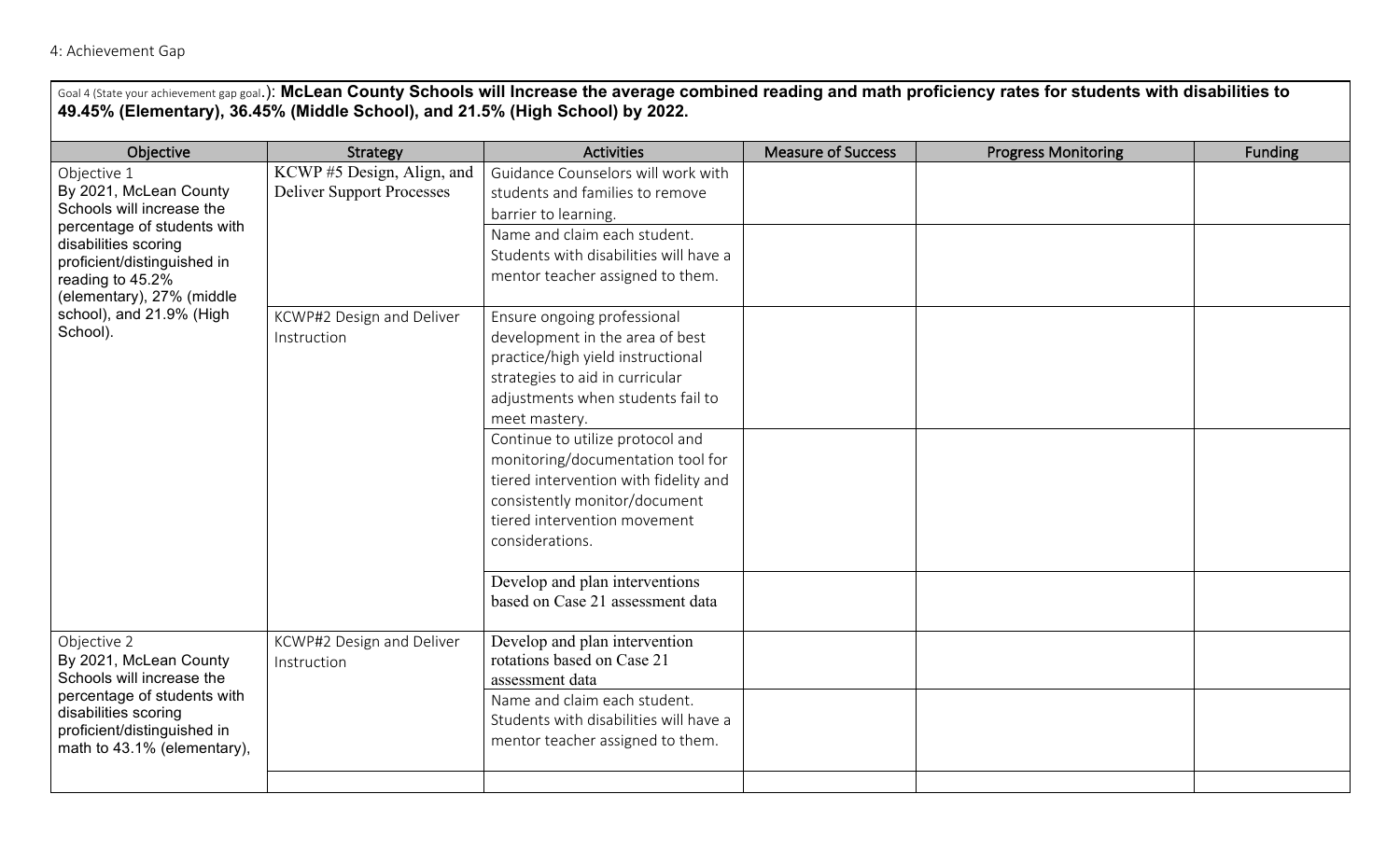Goal 4 (State your achievement gap goal.): McLean County Schools will Increase the average combined reading and math proficiency rates for students with disabilities to **49.45% (Elementary), 36.45% (Middle School), and 21.5% (High School) by 2022.**

| Objective                   | <b>Strategy</b> | <b>Activities</b> | Measure of Success | <b>Progress Monitoring</b> | <b>Funding</b> |
|-----------------------------|-----------------|-------------------|--------------------|----------------------------|----------------|
| 32.6% (middle school), and  |                 |                   |                    |                            |                |
| $\vert$ 4.5% (High School). |                 |                   |                    |                            |                |
|                             |                 |                   |                    |                            |                |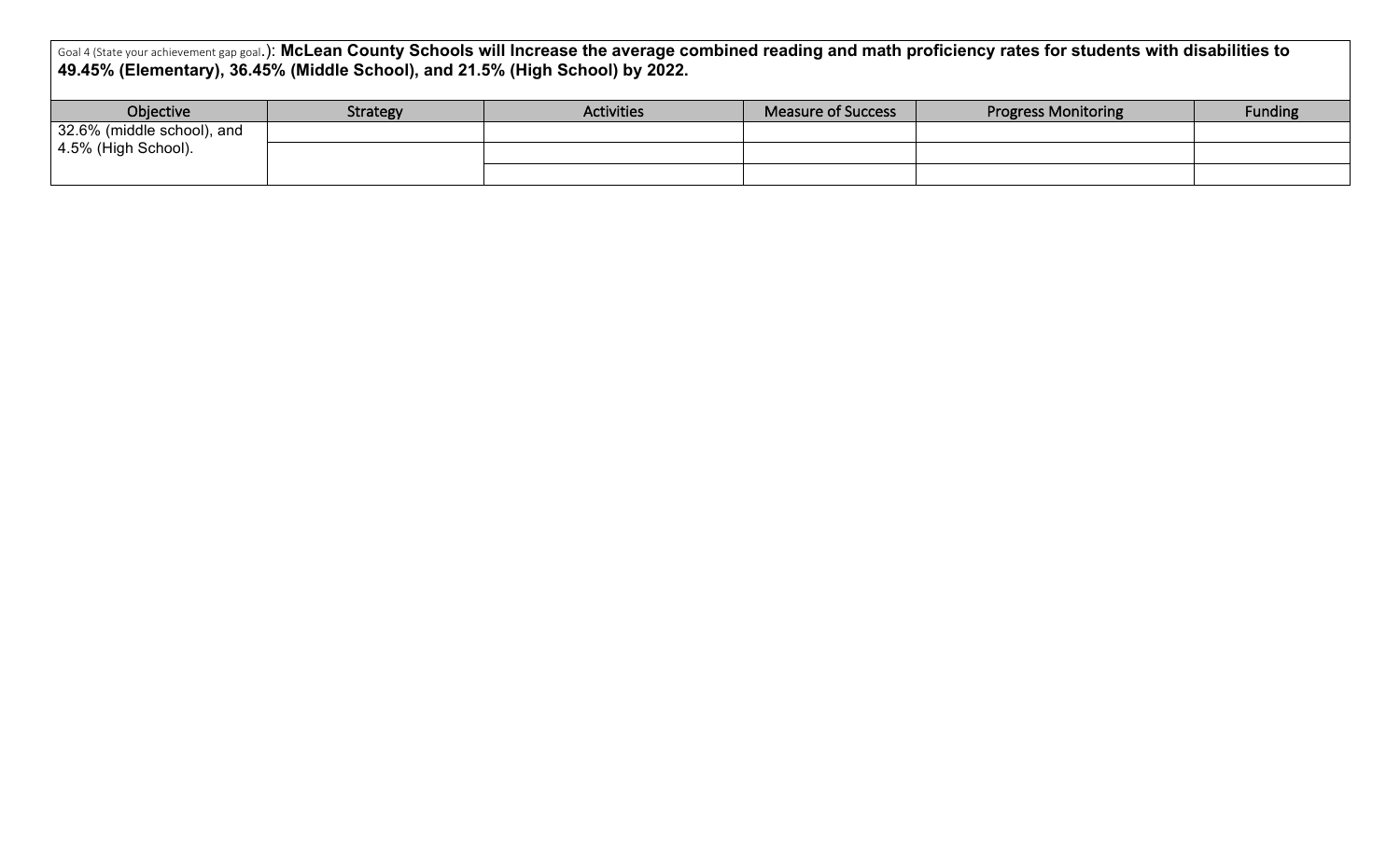## **5: Transition Readiness**

| Goal 5 (State your transition readiness goal.): McLean County Schools will increase the transition readiness rate to 90% by 2024. |                                               |                                                                                                                                                                                         |                           |                            |         |  |  |
|-----------------------------------------------------------------------------------------------------------------------------------|-----------------------------------------------|-----------------------------------------------------------------------------------------------------------------------------------------------------------------------------------------|---------------------------|----------------------------|---------|--|--|
| Objective                                                                                                                         | Strategy                                      | <b>Activities</b>                                                                                                                                                                       | <b>Measure of Success</b> | <b>Progress Monitoring</b> | Funding |  |  |
| Objective 1<br>McLean County will increase                                                                                        | KCWP#5 Design, Align,<br>Deliver, and Support | Utilize the GearUp CCR Coach one<br>day per week at MCHS                                                                                                                                |                           |                            |         |  |  |
| the Transition Readiness rate<br>from 87% to 88% by May<br>2021.                                                                  |                                               | MCHS CCR Coach collaborates with<br>teachers and leadership team to<br>track individual student progress on<br>Transition Readiness and work with<br>individual students to meet goals. |                           |                            |         |  |  |
|                                                                                                                                   |                                               | Continue to require intervention<br>courses for seniors who have not<br>met ACT benchmarks                                                                                              |                           |                            |         |  |  |
|                                                                                                                                   |                                               | Use ESS funds to partner with<br>Americorp to provide mentoring<br>and intervention personnel                                                                                           |                           |                            |         |  |  |
|                                                                                                                                   |                                               |                                                                                                                                                                                         |                           |                            |         |  |  |
| Objective 2                                                                                                                       |                                               |                                                                                                                                                                                         |                           |                            |         |  |  |
|                                                                                                                                   |                                               |                                                                                                                                                                                         |                           |                            |         |  |  |
|                                                                                                                                   |                                               |                                                                                                                                                                                         |                           |                            |         |  |  |
|                                                                                                                                   |                                               |                                                                                                                                                                                         |                           |                            |         |  |  |
|                                                                                                                                   |                                               |                                                                                                                                                                                         |                           |                            |         |  |  |
|                                                                                                                                   |                                               |                                                                                                                                                                                         |                           |                            |         |  |  |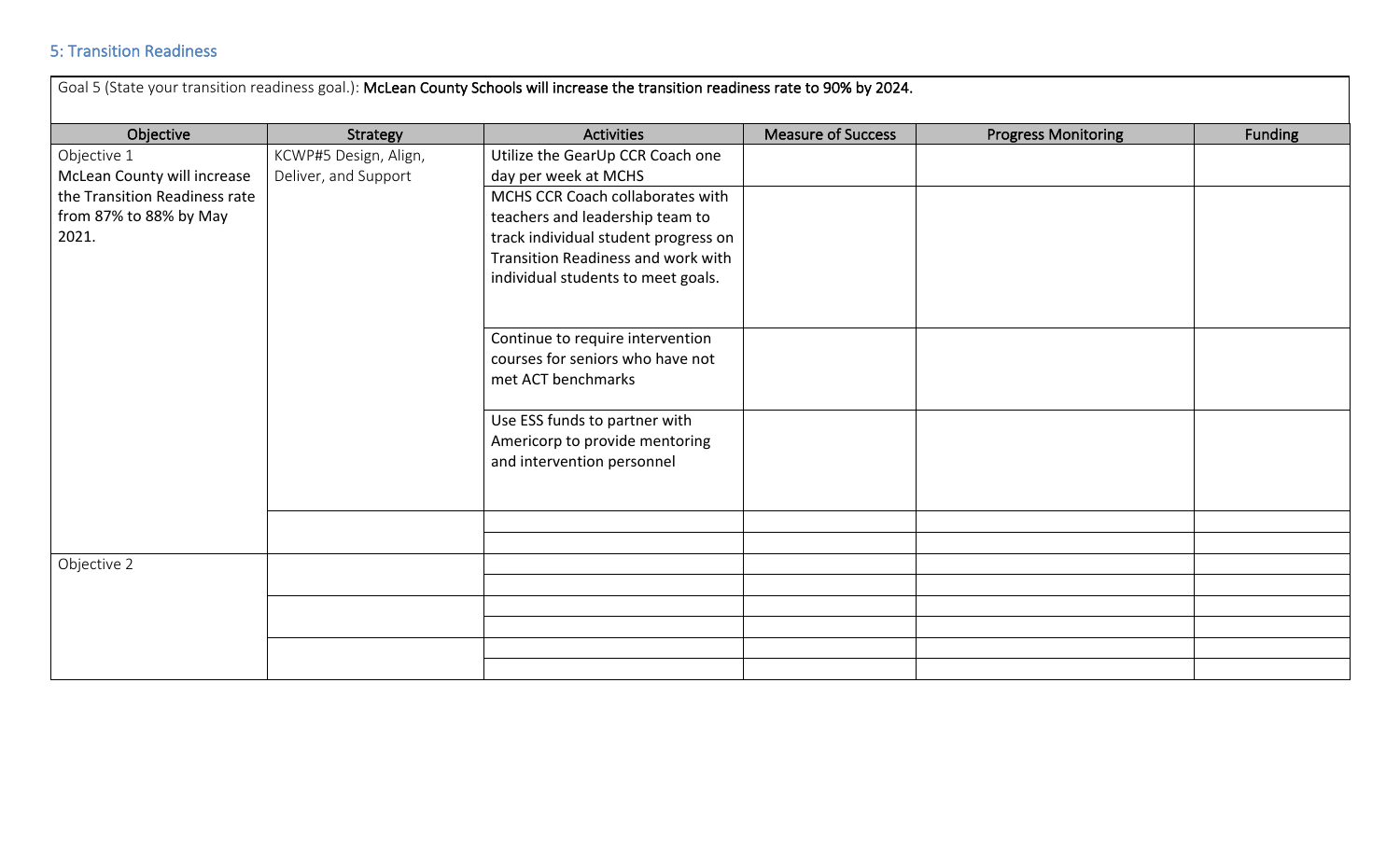## 6: Graduation Rate

Goal 6 (State your graduation rate goal.): McLean County Schools will increase the average 4 and 5 year graduation rate to 94.1%, as measured by the school Card by **2022.**

| Objective                                                                                                                                          | Strategy                                                          | <b>Activities</b>                                                                                                                                                                                                                                    | <b>Measure of Success</b>                                  | <b>Progress Monitoring</b> | Funding |
|----------------------------------------------------------------------------------------------------------------------------------------------------|-------------------------------------------------------------------|------------------------------------------------------------------------------------------------------------------------------------------------------------------------------------------------------------------------------------------------------|------------------------------------------------------------|----------------------------|---------|
| Objective 1<br><b>McLean County Schools will</b><br>increase the average 4 and 5<br>year graduation rate to 94%, as<br>measured by the school Card | KCWP#5 Design,<br>Align, and Deliver<br><b>Support Processes.</b> | Utilize the Persistence to Graduation<br>Tool/Early Warning Tool to assist in<br>identifying students at risk for remediation,<br>failure, and/or untimely graduation.                                                                               |                                                            |                            |         |
| by 2021.                                                                                                                                           |                                                                   | Ensure that all available resources are<br>deployed to assist students in need, i.e.<br>FRYSC, DPP, Cabinet for Family and Children,<br>etc                                                                                                          | Attendance and behavior events<br>will be monitored in IC. |                            |         |
|                                                                                                                                                    |                                                                   | McLean County will begin planning phases<br>of McLean County Alternative School to<br>meet needs of students that are in need of<br>more supports than can be provided in the<br>traditional HS setting. Target opening date<br>set for August 2020. |                                                            |                            |         |
|                                                                                                                                                    |                                                                   | Continue to provide intersession<br>opportunities for students to remain on<br>track to graduate                                                                                                                                                     |                                                            |                            |         |
|                                                                                                                                                    |                                                                   | Continue to offer credit recovery<br>opportunities (Odyssey Ware, Summit<br>completion) during the school day and<br>during summer school)                                                                                                           |                                                            |                            |         |
|                                                                                                                                                    |                                                                   |                                                                                                                                                                                                                                                      |                                                            |                            |         |
|                                                                                                                                                    |                                                                   |                                                                                                                                                                                                                                                      |                                                            |                            |         |
|                                                                                                                                                    |                                                                   |                                                                                                                                                                                                                                                      |                                                            |                            |         |
|                                                                                                                                                    |                                                                   |                                                                                                                                                                                                                                                      |                                                            |                            |         |